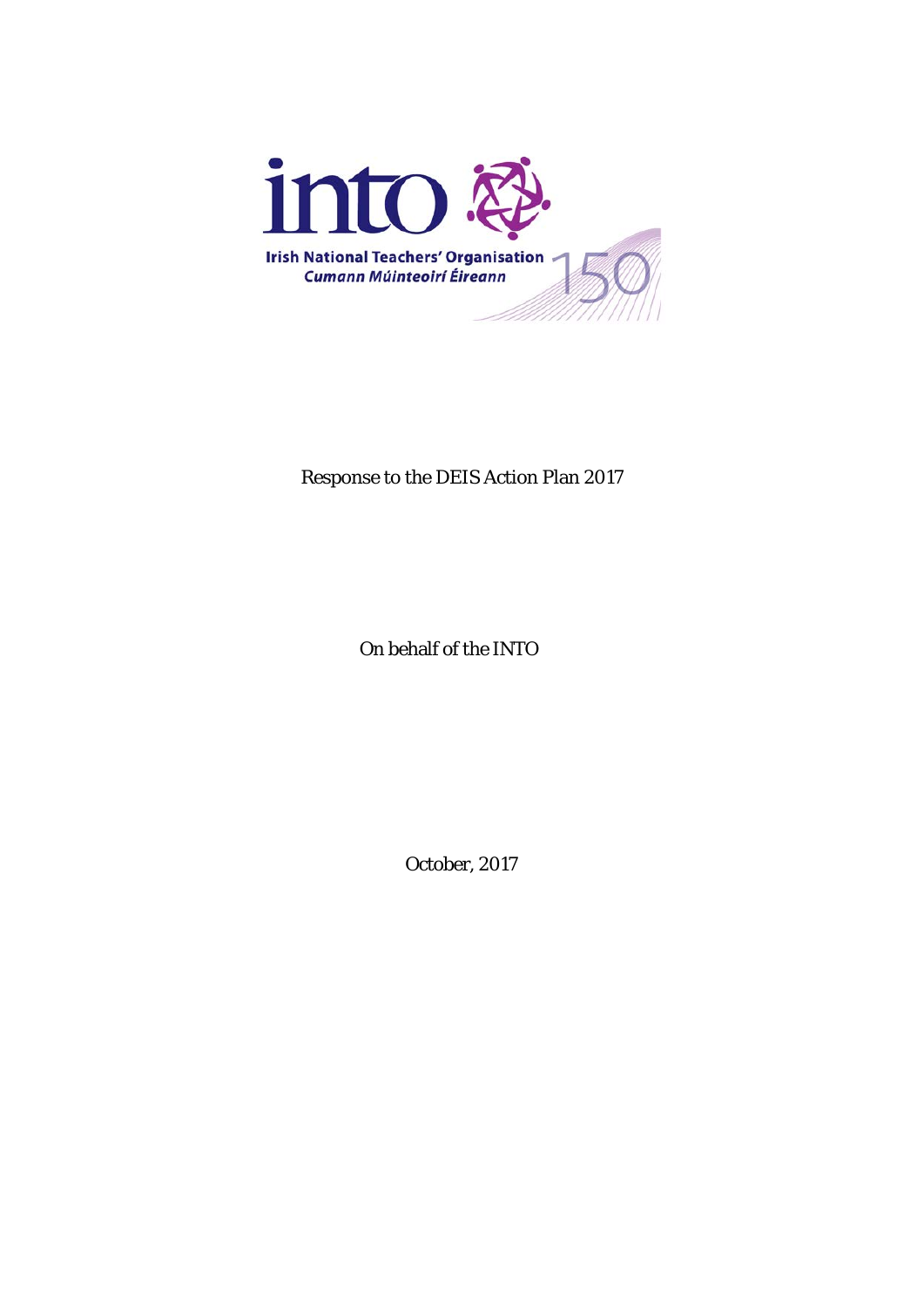### **Introduction**

The INTO notes the publication of the *Report of the Review of DEIS* (DES, 2017a) and the subsequent *DEIS Action Plan 2017* (DES, 2017b) published in February 2017. Given that there has been no comprehensive review of DEIS since it was first introduced in 2005 a report of the review was long overdue.

There are some positive aspects of the *DEIS Review Report* and the *DEIS Action Plan 2017*, such as, the commitment to hunger prevention and to school-based speech and language programmes; the expansion of behaviour-support to primary; and an acknowledgement of the importance of pupil wellbeing. However, there are also concerns that essential elements of DEIS are not adequately addressed or not addressed at all.

#### The INTO Annual Congress of 2017 adopted the following resolution on DEIS outlining the Organisation's many concerns.

Congress:

a. notes the publication of the Report on the Review of DEIS along with the subsequent DEIS Plan 2017;

b. further notes with concern the non-transparent manner in which the allocation of SEN hours were granted to individual DEIS schools with regard to 'Social Context' under Circular 17/17;

c. rejects outright the concept of the proposed Schools Excellence Fund;

d. instructs the CEC to enter negotiations to ensure:

- (i) that schools currently holding DEIS status retain their current status and resourcing levels as a minimum;
- (ii) posts granted under previous social inclusion schemes be retained in all schools;
- (iii) the restoration of the Resource Teachers and The Visiting Teachers for Travellers;
- (iv) the return, where appropriate and extension where identified, of a maximum 15:1 ratio in all DEIS Band 1 junior classes and a maximum 20:1 in senior classes;
- (v) that psychological, counselling, play therapy and speech therapy services be made available in school provided by the relative professionals;
- (vi) all additional resources granted to DEIS schools be done in an open and transparent manner;
- (vii) the publication of the criteria under which additional DEIS status was granted or denied to individual schools;
- (viii) that the list of hours granted to all individual DEIS schools under 'Social Context' be published, together with a detailed explanation of how such determination was made;
- (ix) all additional schools granted DEIS status be funded through separate funds from the DES, so as not to impinge on or decrease funding granted to current DEIS Schools; and

e. further instructs the CEC to ballot members with regard to a campaign on industrial action, up to and including strike action, if agreement is not reached on these matters by 30 September 2017.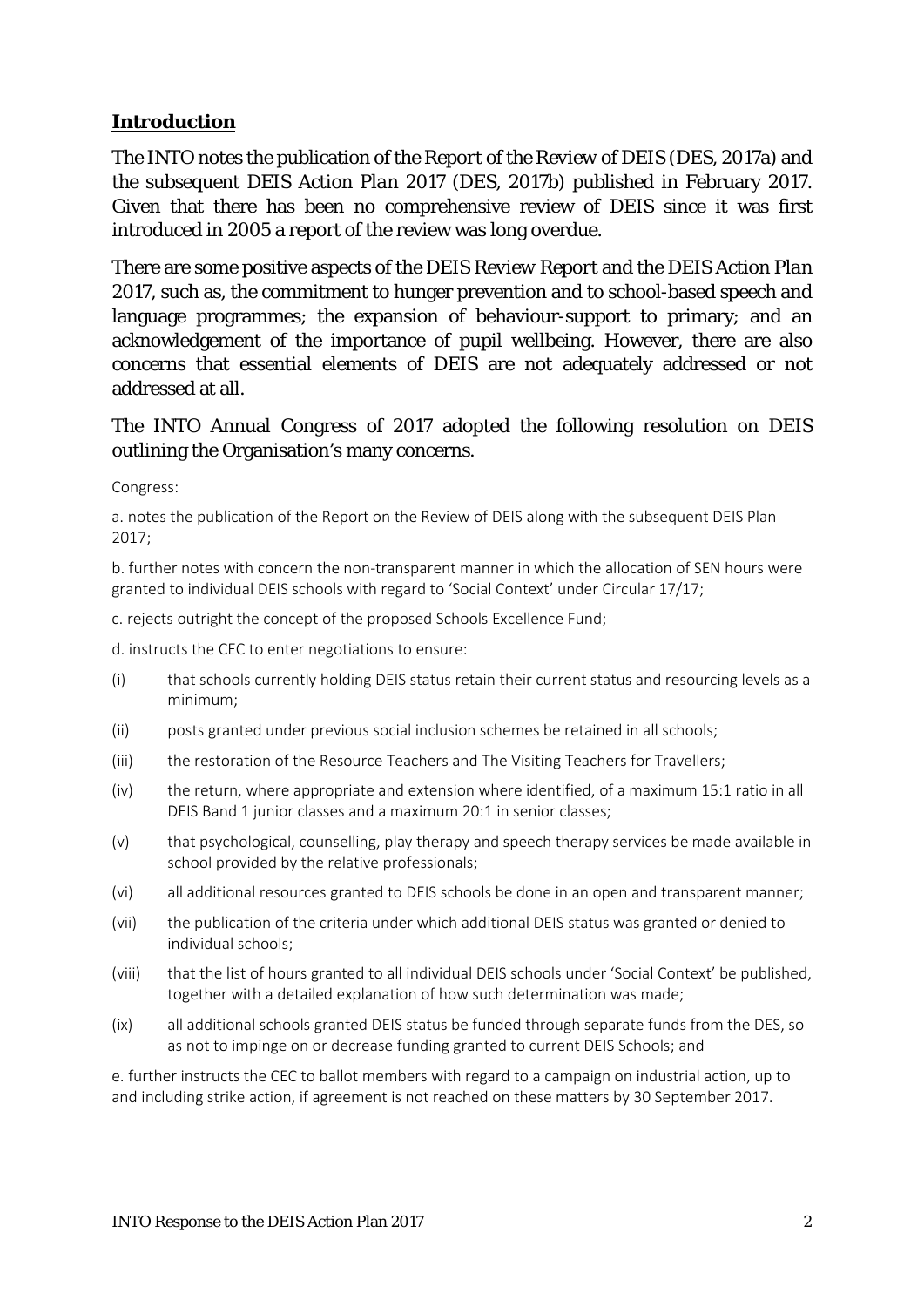### **Identification Process**

The INTO acknowledges that the new identification process has allowed additional schools to be invited to participate in DEIS, however, there are many schools that were surprised at their inclusion or exclusion from DEIS using the new identification process. While the INTO recognises that the identification process aims to be more transparent, responsive and robust, it must also endeavour to capture educational disadvantage as manifested and experienced in schools. The INTO anticipates that an identification process that is responsive to changes in schools' profiles over time will ensure that schools do not have to wait for a full review of DEIS in order to be included in the DEIS Support Programme.

However, the fluid nature of the new identification process is posing significant concern for schools. The INTO reiterates that the inclusion of additional schools in DEIS should not be at the expense of schools currently in DEIS. A model that moves schools in and out of DEIS has the potential to have the unintended consequence of pitting schools against each other in an effort to secure resources from a limited pool. The INTO strongly opposes any approach that will penalise schools for their success in addressing social and economic disadvantage in education. In particular, teachers are anxious that schools in DEIS will be punished for perceived success measured bluntly by student performance in standardised tests. Rotating resources to meet relative, not real need has the potential to disrupt the continuity of educational provision and create instability for the most vulnerable in our education system. Schools in DEIS should not be in fear of losing teachers or other resources that are required to support the education of children at risk of educational disadvantage. A more gradual, sliding scale approach to resource allocation could be considered to ensure that no school experiences a sudden loss of resources in the few cases where a school's profile changes significantly. All DEIS schools must be supported to ensure those experiencing degrees of success do not regress as a consequence of teachers and resources being withdrawn.

Regarding the identification process itself, which is based on Census information and the application of the HP Deprivation Index, it is not clear that all dimensions of educational disadvantage are captured. There is concern that the use of a pupil's home address does not adequately indicate socio-economic status. The current housing policy has an impact on the accuracy of the HP Index as many families experiencing socio-economic status are now living in middle-class, affluent areas. Therefore, there is the potential that data may be skewed for the purpose of identifying socio-economic disadvantage.

There is also concern that the data used to inform the identification process does not sufficiently reflect all the needs and issues of DEIS schools. For example, the identification tool does not take account of data that captures chronic need arising from experiences of addiction, crime, prison confinement, gangland feuds and mental health issues. Similarly, homelessness is not accounted for in the identification process despite the current crisis. In addition, the current housing crisis does not appear to be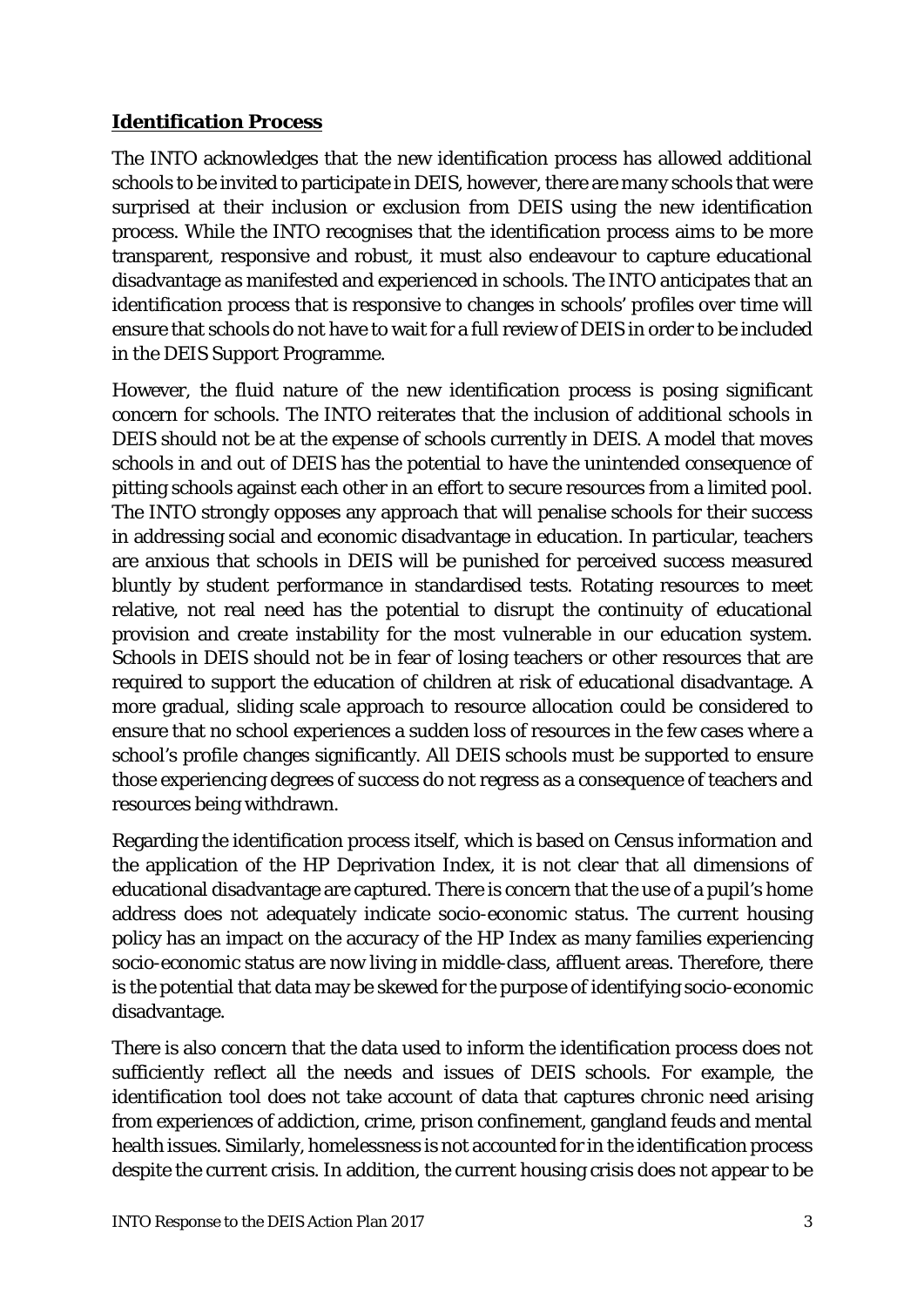reflected by the small area population statistics, as many homeless families are in hotel or short-term accommodation, with many others on supplementary rent in homes in affluent areas. In light of the fact that such acute social issues can impact negatively on children's educational attainment (Buckner, 2008; Murray, Farrington, & Sekol, 2012) it is vital that the Census data is combined with additional local information in determining educational disadvantage.

**The INTO recommends** that individual schools should be given direct access to the criteria under which additional DEIS status was granted or denied to allow schools to project their future status.

**The INTO recommends** that the use of Census data should be complemented with additional information from schools at local level to ensure all elements of educational disadvantage are more accurately reflected.

## **Funding**

The *DEIS Action Plan* contains insufficient detail in relation to the proposed future funding of DEIS. There is no budgetary commitment beyond the next year and a half, which is of  $\epsilon$ 5 million this year, plus  $\epsilon$ 15 million for 2018. The additional funding was assigned to allow the inclusion of additional schools in DEIS in September 2017 although there is no indication whether there will be additional funding to expand the scope of DEIS in the future. The original *DEIS Plan* offered more certainty with financial projections over a five-year period. Budget projections are vital to reassure the system as a whole of the future sustainability of DEIS. In addition, there is no reference to additional funding for non-DEIS schools where children at risk of social and educational exclusion are enrolled. Additional capitation funding enables schools to support pupils' participation in all school activities such as extra-curricular events and school trips.

**The INTO recommends** that a multi-annual budgetary plan over a minimum of 5 years be drawn up to allow for a gradual increase in DEIS supports and the inclusion of additional schools.

**The INTO recommends** that an additional capitation grant should be available to all schools where pupils at risk of social exclusion are enrolled.

## **Pupil Teacher Ratio**

It was disappointing that the issue of Pupil Teacher Ratio (PTR) in DEIS schools was not addressed in the *2017 Plan*. Research strongly indicates that small class sizes makes a significant difference, particularly for disadvantaged children and those in the early years (Blatchford, 2003). A recent Education Research Centre (ERC) report confirms the positive impact of reduced class sizes under DEIS policy, and further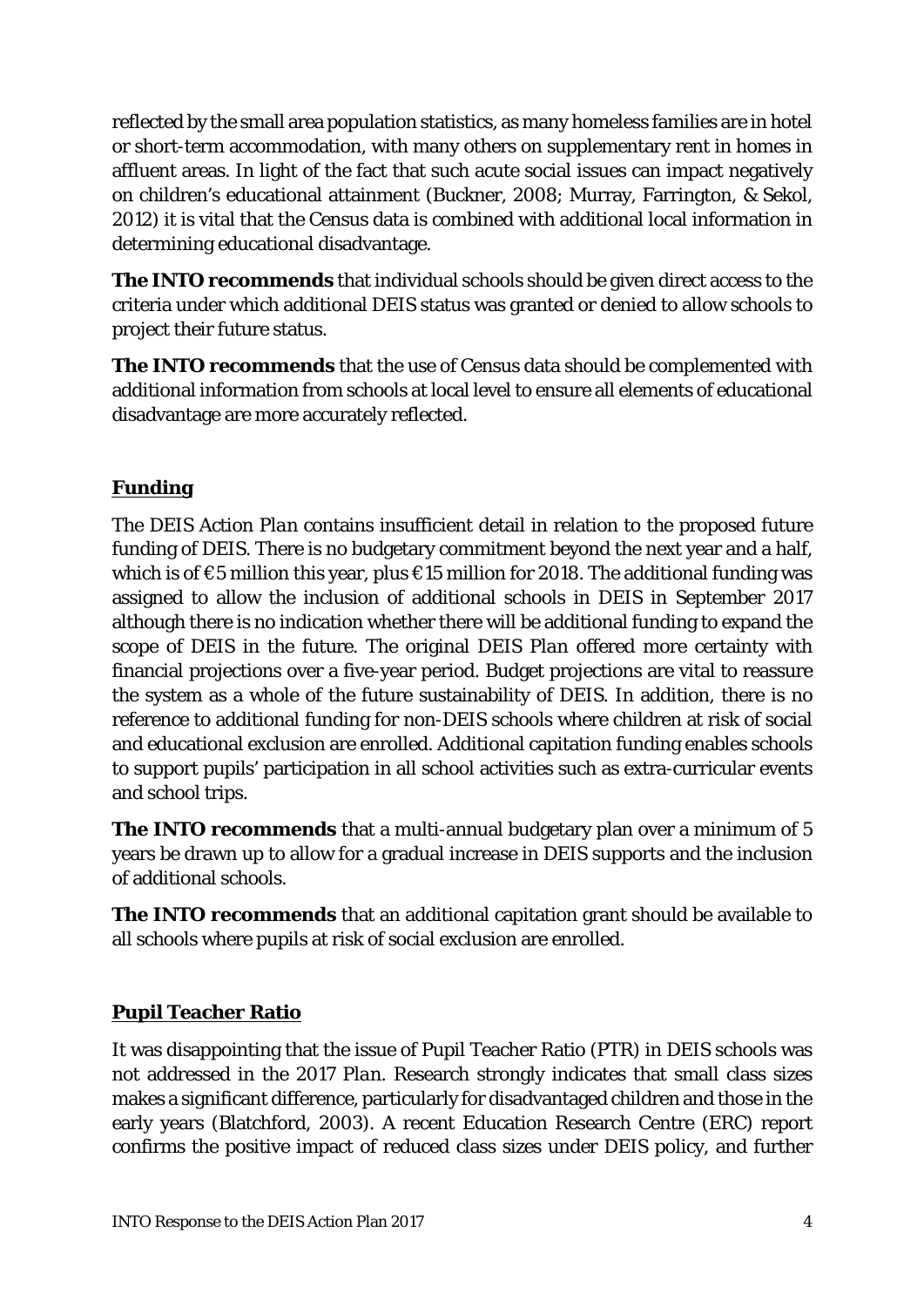recommends that class sizes in DEIS schools should continue to be monitored (Kelleher and Weir, 2017).

Additional posts were granted to schools designated as disadvantaged as part of the original Disadvantage Area Scheme (DAS), Breaking the Cycle, and Giving Children an Even Break (2001). Breaking the Cycle (1996) introduced a staffing ratio of 15:1 maximum in the junior classes (infants to 2<sup>nd</sup> class) in 30 very disadvantaged schools. These schools retained this allocation when DEIS was introduced. In addition, support teachers (originally teacher counsellors) were appointed to some disadvantaged schools to provide an essential support to pupils with emotional and behavioural difficulties. These various posts are referred to in the DEIS Review report as 'legacy' posts. These posts were granted to schools on the basis of need and, therefore, should not be considered as 'legacy' posts. The INTO is of the view that all posts in DEIS schools should be allocated on the basis of need rather than 'legacy' and that posts held by schools on the basis of need should not be taken away. More, the more favourable ratio of 15:1 maximum in junior classes should be extended to include all DEIS Band 1 schools as those schools have the highest level of educational disadvantage and need in our system.

The reduction in the staffing schedule for DEIS Band 1 was considered one of the most important supports for schools by allowing teachers to give more individualised and focused attention to pupils at risk. It is wholly inappropriate that a reduced PTR does not apply to DEIS Band 2 and Rural DEIS schools. Despite reductions in PTR in non-DEIS schools, the ratio in DEIS Band 1, has not been reviewed or reduced since the original plan was developed in 2005.

**The INTO recommends** that a ratio of maximum 15:1 in junior classes and maximum 20:1 in senior classes should be granted to all DEIS Band 1 schools.

**The INTO recommends** that the current DEIS ratio of 20:1 in junior classes and 24:1 in senior classes should pertain to all other DEIS schools, both urban and rural.

# **Excellence Fund**

The INTO rejects the concept of an 'excellence fund'. While additional funding for DEIS schools is welcome, schools should not have to compete for funding. The establishment of a new *School Excellence Fund (SEF)* has the potential to assist schools locally in their efforts to tackle educational disadvantage. However, the fund should not develop as a competitive, 'reward' system among the most challenged schools (DES, 2017b, p.13). Instead funds should be available to support schools in identifying and prioritising initiatives and approaches specific to their individual contexts and needs. In order to ensure effective engagement from schools, the *School Excellence Fund* should not be accompanied by bureaucratic 'documenting' and increased paperwork for teachers and principals (DES, 2017b, p.30). Furthermore, continued financial support should not be contingent on onerous data collection and completion of progress reports. The suggestion that schools will be obliged to collect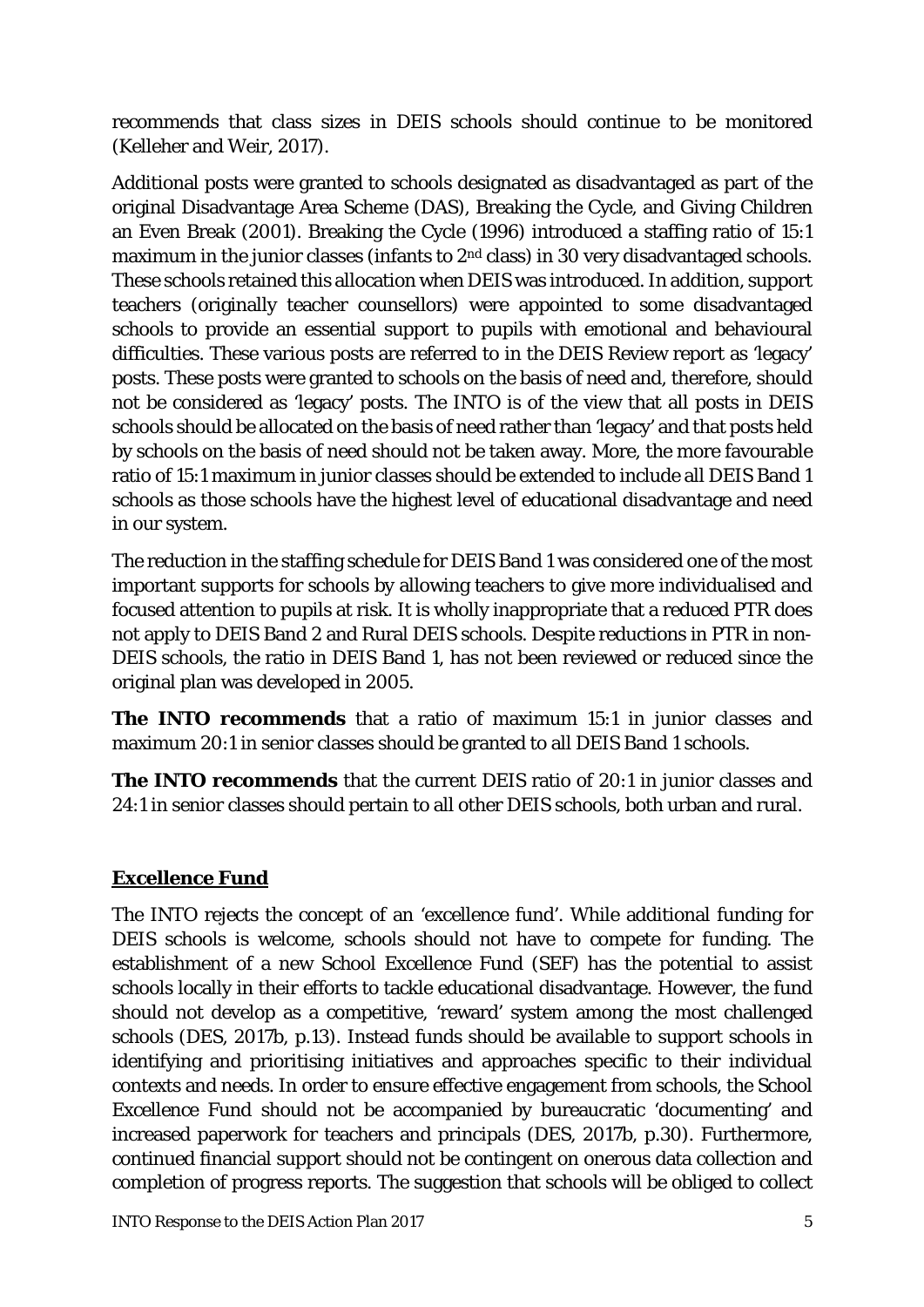quantitative data, such as standardised test results, for the purpose of the *School Excellence Fund* also causes concern. DEIS schools already report test scores to the DES annually.

The piloting of new initiatives should not rely on an excellence fund, but should be funded as a core part of the DEIS School Support Programme. The proposals set out for a *School Excellence Fund* in the *DEIS Action Plan 2017* (DES, 2017b, p. 29) should be an integral part of DEIS, and funded as of right rather than be linked to an excellence fund, the amount of which is not mentioned. In addition, the source of funding to support local initiatives should primarily rest with the DES to ensure future sustainability, continuity and certainty for schools.

In addition, the INTO believes that the title *School Excellence Fund* is a misnomer and it recommends that consideration be given to an alternative, more appropriate name. A *School Excellence Fund* promotes a sense of inter-school competitiveness, as opposed to the more desirable intention of building inter-school collaboration, clustering and networking. Furthermore, the concept of an excellence fund is contrary to the principle of equity in education.

**The INTO recommends** that the proposed *School Excellence Fund* should be renamed *DEIS School Fund* and funding should predominately be sourced from the DES.

## **Early Start**

The INTO acknowledges the commitment, under the *Report of the Review of DEIS,* that early years' provision in Early Start and in Rutland Street is being kept under review. However, it is disappointing to note that there is a lack of commitment to the expansion of Early Start in the subsequent *DEIS Action Plan 2017*. The original commitment, in the 2005 *DEIS Plan*, to extend access to Early Start to children in all Urban DEIS Band One primary schools has also failed to materialise. The INTO does not accept that the proposal to expand Early Start has been surpassed by other policy developments such as the introduction of the Early Childhood Care and Education (ECCE) scheme by the Department of Children and Youth Affairs (DCYA). Clarity is required regarding the future of Early Start and Rutland Street Pre-school, which are highly-intensive, early-intervention, quality education programmes that aim to enhance overall development, promote positive educational outcomes and offset the effects of social and economic disadvantage.

In general, the INTO welcomes the extension of the ECCE scheme, however, the scheme should not be considered as a replacement for the targeted and specific support provided by qualified primary school teachers and childcare workers in Early Start. The *Report on the Review of DEIS* acknowledges that there is still a gap in achievement between children in DEIS Band One schools and children in non-DEIS schools. Children who attend Early Start should also have an opportunity to avail of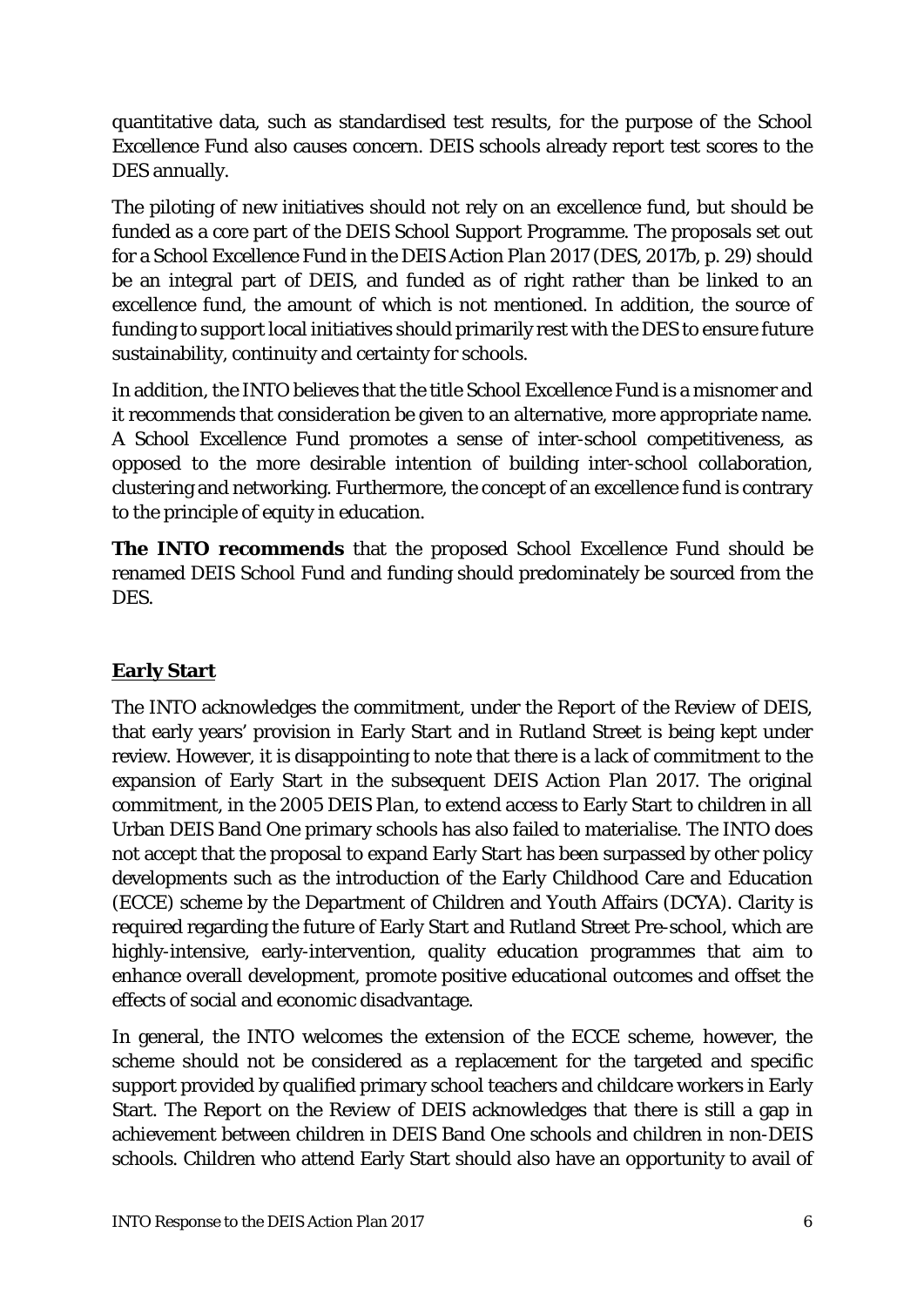two years in Early Start, or an extra year in the infant classes. An additional year in the early years could assist in addressing this gap in achievement.

The INTO recommends that consideration should be given to facilitating the second year of the free pre-school year as part of the infant cycle in schools. This could be explored initially on a pilot basis in DEIS schools to ensure that pupils at risk of exclusion start junior infants with similar social and learning experiences as their peers. This proposal of providing a pre-junior infant year, with a qualified primary teacher for the infant school day, should be piloted initially in schools that have the capacity. Children would benefit from the experience and expertise of a qualified primary teacher for a longer day. Early intervention can reduce support required in the long term and be more cost-effective in terms of the requirement for other future services.

**The INTO recommends** the piloting of a pre-junior infant year in a number of DEIS schools.

## **Travellers**

Approximately half the pupil Traveller population attend DEIS schools. The INTO recognises that Traveller pupils have very specific educational needs. Priority should be given in the funding of DEIS to schools with high concentrations of Traveller pupils to address the key challenges of attendance, participation and retention. The error of removing Resource Teachers for Travellers (RTTs) and expecting existing resource teachers to pick up the load has proved to be ineffective in the provision of learning support for both the travelling community and their settled peers.

The support provided by the Visiting Teacher Service for Travellers is badly missed in our education system. The visiting teachers provided a valuable liaison between Traveller families and schools in developing relationships and advocacy support. This gap remains unfilled. Without additional resources or opportunities to develop expertise the Educational Welfare Service (EWS) has not been in a position to fill the gap. The re-introduction of the Visiting Teacher Service or the development of a team within the EWS with an understanding of Traveller culture is essential in enhancing the educational experience of Travellers and in promoting access, progress and achievement.

The Home School Community Liaison (HSCL) teachers in DEIS schools require professional development opportunities specific to engaging and supporting Traveller pupils and their families to achieve more positive educational outcomes, if they are to fill the gap left by the abolition of the Visiting Teacher Service. In general, there was a significant opportunity missed in the action plan to clarify the crucial role of the HSCL teacher in breaking down the barriers to access, progression and attainment as it relates to Traveller pupils. Although the level of engagement required to support Traveller pupils requires intervention beyond that which can be incorporated into the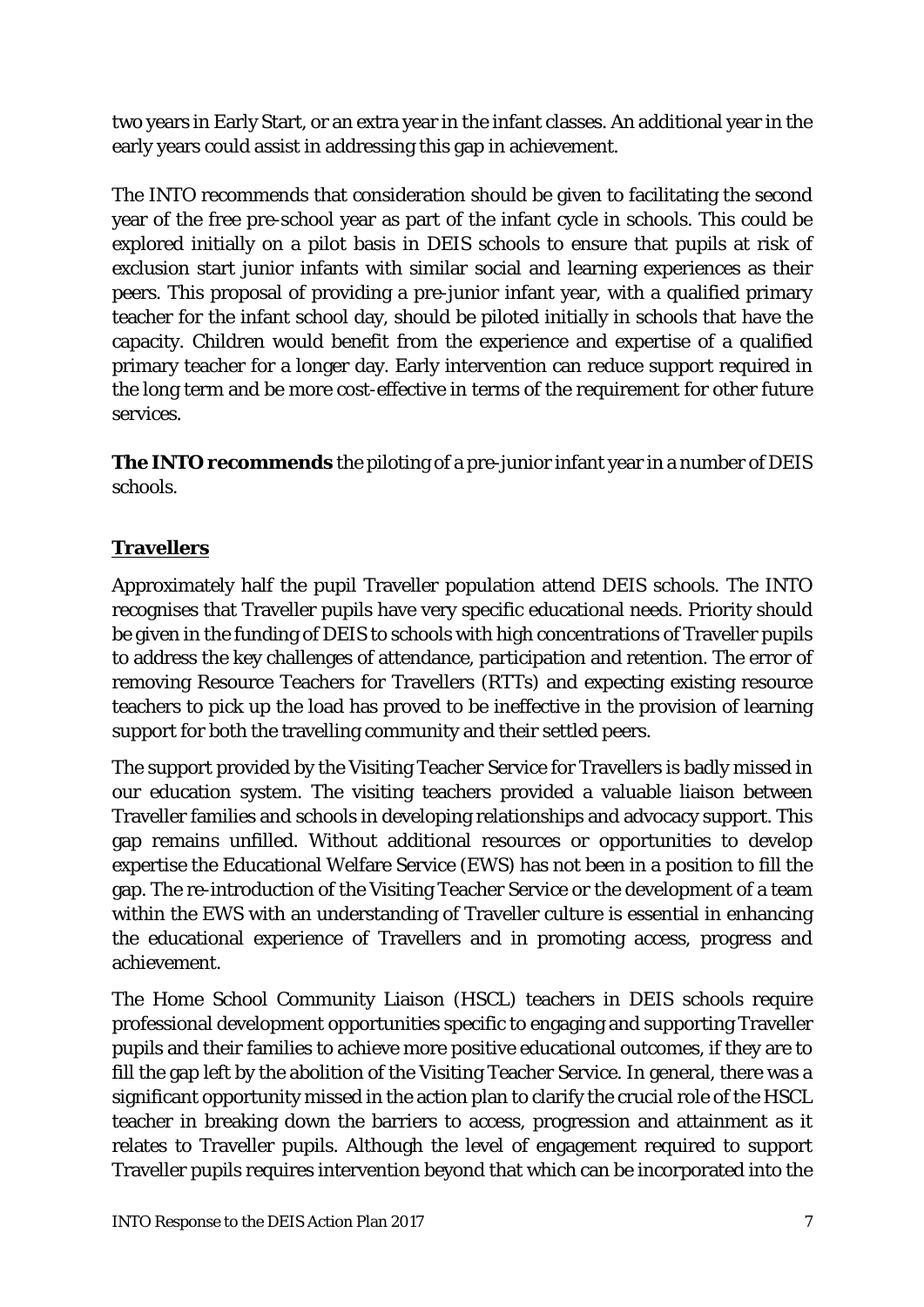current remit of the HSCL role. The INTO proposes that consideration be given to expanding the allocation of HSCL teachers in areas that have a high concentration of Traveller pupils. Expanding the capacity of HSCL to support Traveller pupils and their families would require specific professional development opportunities for HSCL teachers that would endeavour to develop an understanding of Traveller culture and their barriers to education.

The review of DEIS acknowledges that there is a gap between the progress and achievement of Traveller pupils and that of their peers. The gap created by the removal of the resource teaching posts for Traveller pupils has not helped. In addition, the new allocation model for special needs education posts does not appear to reflect adequately the needs of Traveller pupils.

**The INTO recommends** that additional funding be provided to all schools with Traveller pupils to enhance their educational experiences and to promote access, progress and achievement.

**The INTO recommends** the reintroduction of the Visiting Teacher Service for Travellers or the provision of a similar support service.

**The INTO recommends** that the resource teacher posts for Traveller pupils be reinstated in the absence of any visibility of additional support for Traveller pupils in the new allocation model for SEN.

## **Wellbeing**

The INTO welcomes the commitment to wellbeing which was a major gap in the previous *DEIS Plan*. It is challenging to pursue learning when many pupils have outstanding emotional needs that need to be addressed first. Under DEIS, the PDST provides support to teachers in urban DEIS schools that enables them to implement literacy and numeracy programmes such as Maths Recovery, First Steps, Reading Recovery and Ready Steady Go Maths. Overall, DEIS teachers welcome the provision of high quality professional development in targeted literacy and numeracy programmes. However, teachers require time, resourcing and fully substitutable CPD to allow them to fully engage with these programmes on an ongoing basis. In addition, teachers have identified a challenge in sustaining these programmes and embedding them at whole school level. Professional development should be expanded to include in-school and ongoing support tailored to the school's individual context. Schools would prefer CPD for all staff simultaneously to ensure consistency across the whole school. The INTO also recommends that the *DEIS Plan* extend support to the development of other wellbeing initiatives, in addition to Friends for Life and Incredible Years, such as PAX and Restorative Schools, to ensure that there is flexibility and choice at local level in addressing mental resilience and personal wellbeing.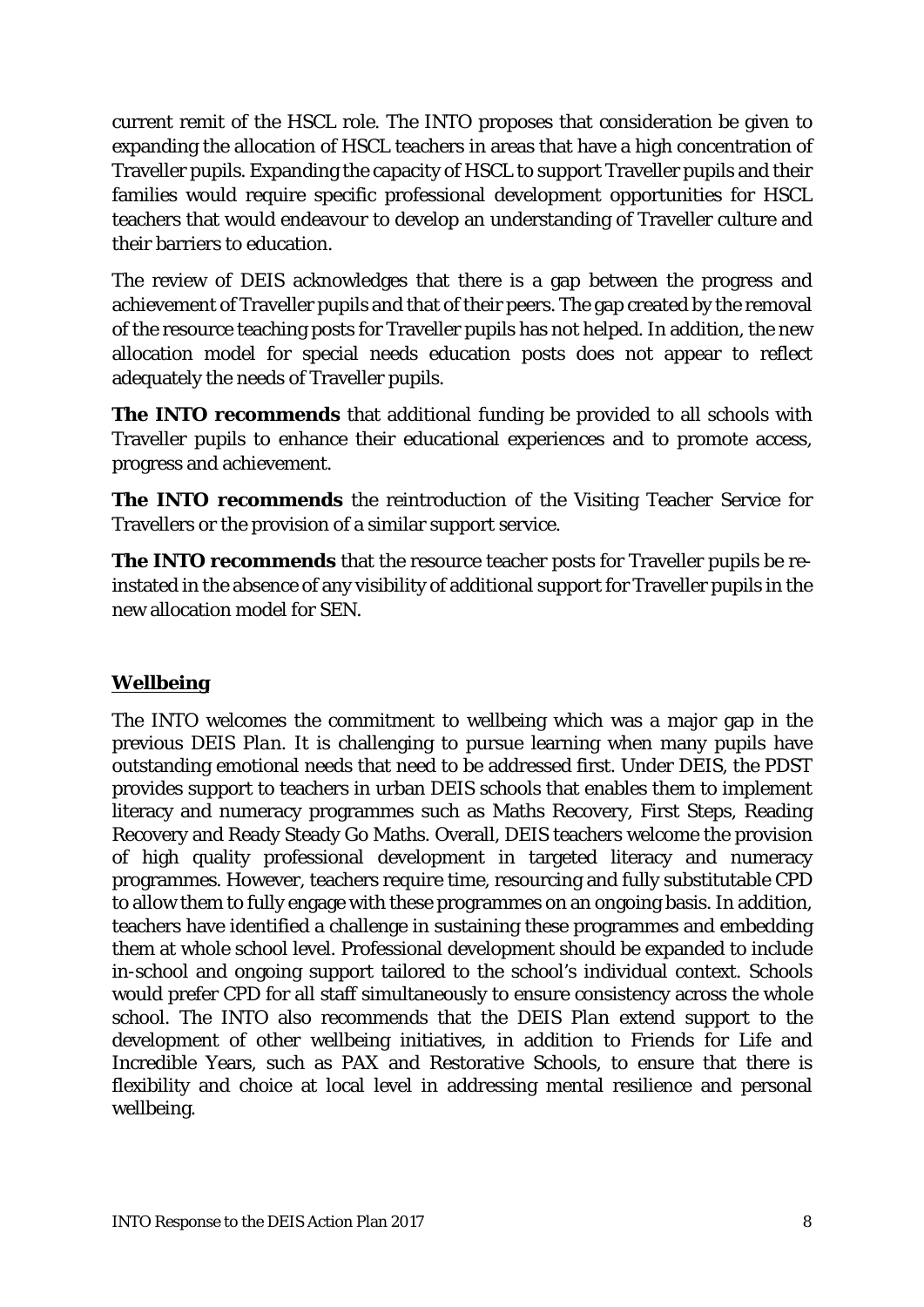**The INTO recommends** that substitute cover be available to all teachers to participate in training and professional development programmes such as Friends for Life, Incredible Years, PAX and Restorative Justice.

**The INTO recommends** that schools should have the autonomy and supports to choose and implement the most appropriate wellbeing programme to suit their individual school context.

## **Counselling Services**

The INTO notes the lack of commitment to emotional counselling services for pupils in DEIS primary schools. Young people at risk of social and economic exclusion have the highest level of complexity of need that must be addressed and supported in a targeted and specific way. The current services provided by the Childhood and Adolescent Mental Health Service (CAMHS) and other outside supports are not sufficient to meet the demand for services required. Furthermore, the counselling service provided to schools by Tusla has recently been discontinued. The INTO acknowledges the inequity of the provision in the original model as it was not available to all schools, therefore, any future policy decision should ensure that a counselling service is made available to all schools.

The INTO notes the proposal to consider the transfer of the Teacher Support Scheme to the NCSE Regional Support Service. However, it is imperative that support teacher posts remain in their existing schools. The establishment of the NCSE Regional Support Service should be seen as an opportunity to develop a support service to meet the emotional and behavioural needs of pupils and to provide a counselling service to pupils.

Teachers' own mental health and well-being needs to be supported through access to counselling and other professional support services to help staff deal with the challenging context in which they teach. Teaching children with serious social and emotional difficulties, in addition to learning difficulties, requires significant emotional and physical energy and resilience from teachers.

Schools serving areas of extreme disadvantage need access to play, music and art therapy on site provided by professional practitioners where and when a need is identified by the school and confirmed by the therapist. This service should be afforded as a right, where required, and not limited. Supports such as this could ultimately prove to be cost saving as there would be less demand on other services provided through NCSE, TUSLA and the HSE.

It is the INTO view that all schools should have direct and timely access to multidisciplinary support services, with priority given to DEIS schools initially. Psychological, counselling and other therapeutic services should be made available inschool by the relevant professionals, commencing with schools, where there is capacity. The *DEIS Action Plan 2017* recognises the need for cross-agency interaction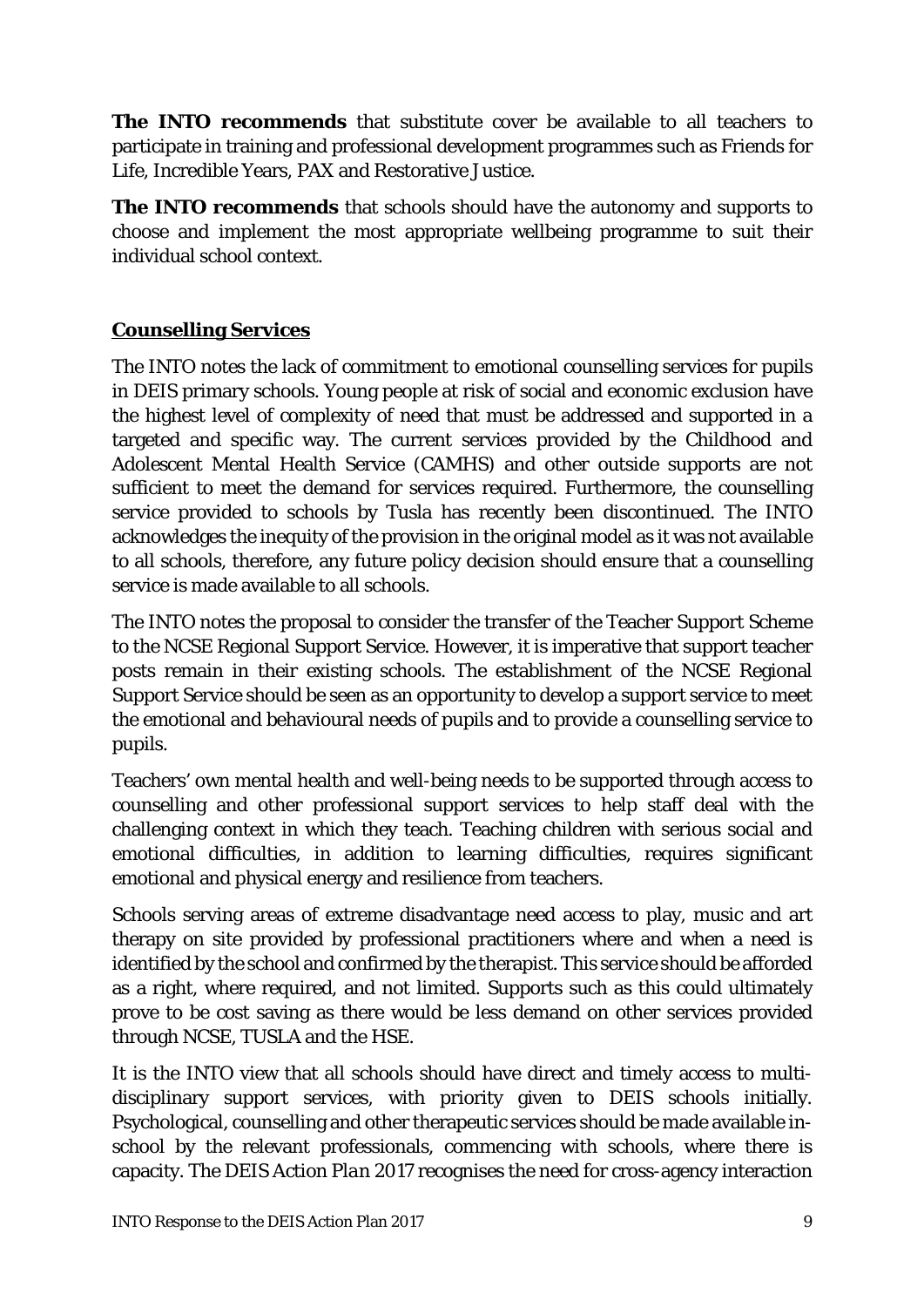in the pursuit of social inclusion in education, however, there is little clear direction as to how this will be achieved.

**The INTO recommends** that support teachers (originally teacher counsellors) are retained in their current schools and that similar supports are extended to other DEIS schools as high concentrations of pupils with emotional and behavioural challenges attend DEIS schools.

**The INTO recommends** that a counselling service and other therapy services such as play, art and music therapy should be available to all primary school pupils who require such services.

**The INTO recommends** that teachers in DEIS schools are supported in sustaining their own individual resilience and wellbeing through appropriate professional support services.

## **Teachers and Principal Teachers**

The INTO welcomes the commitment to the initiation of a Sabbatical Leave Scheme, for teachers in DEIS schools, is back on the agenda. The INTO strongly supported the original commitment to the Sabbatical Leave Scheme included, but never actioned, in the *2005 DEIS Action Plan*. Such a scheme would provide opportunities for principals and teachers, working in the most demanding and difficult contexts, to apply to undertake a period of development to enhance their own learning and effectiveness, and bring subsequent benefits to their students and schools.

There is a strong concern that the fluidity of the new identification tool will have the unintended consequence of undermining stability in schools, creating a destabilizing, flux in staffing. The changeable nature of resource allocation, from one year to the next, has the potential to impact negatively on staff turnover, morale and opportunities for permanent contracts.

There are no specific provisions set out in the *DEIS Action Plan 2017* to support principals of newly-included DEIS schools in terms of developing a school plan specific to DEIS schools. It is essential that all new schools participating in DEIS are offered the same professional development support as was originally provided under the *2005 DEIS Plan*. There is also need to reinstate all posts of responsibility in DEIS schools to facilitate in-school management structures.

**The INTO recommends** that all new schools participating in DEIS receive professional development in relation to DEIS and supporting pupils at risk of social exclusion.

**The INTO recommends** that INTO be fully consulted by the DES on the organisation and implementation of a sabbatical leave programme for teachers.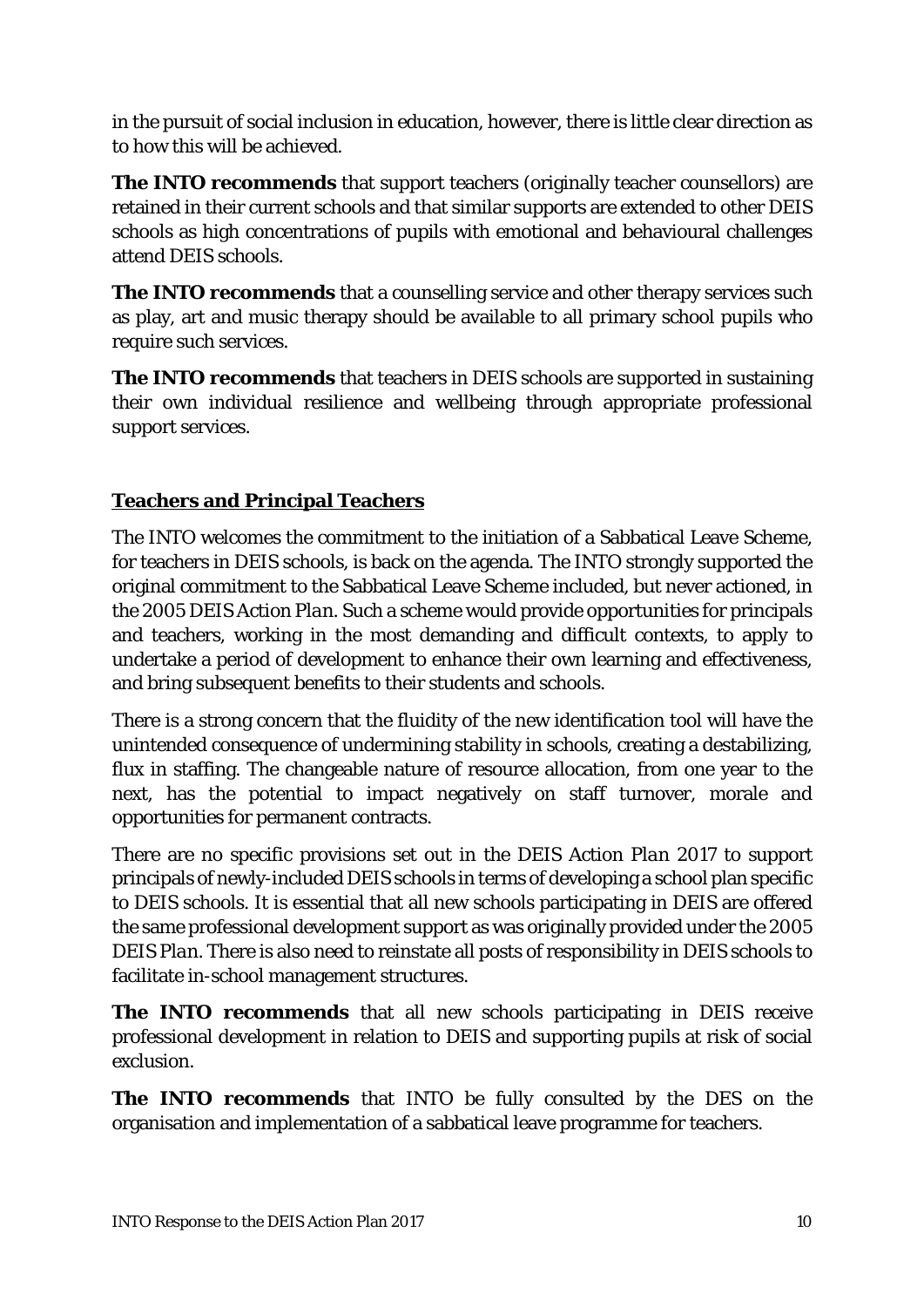## **Speech and Language**

The intention to pilot further previously trialled Speech and Language Therapy interventions in individual schools or school clusters is a positive addition to the DEIS Support Programme. Services to support speech and language can significantly improve engagement with education, particularly those at higher risk of educational disadvantage. In areas of socio-economic disadvantage, more than 50% of children are entering school with impoverished language skills (O' Connor et al, 2012). In-school speech and language pilot programmes, such as *Chit Chat*, have increased access for children, reduced stigmatization and increased parental and school involvement in speech and language development (Hayes et al., 2016).

**The INTO recommends** school-based speech and language services in all DEIS school.

## **Arts Education**

Pupils at risk of socio-economic exclusion have limited, if any, opportunities to engage in cultural and Arts activities. The INTO proposes that DEIS schools should be better supported to provide access to cultural and Arts experiences, such as gallery and theatre visits, to ensure that pupils in DEIS schools have some similar experiences to their peers from middle class backgrounds.

**The INTO recommends** that explicit funding be allocated to provide pupils in DEIS schools with access to cultural, artistic and positive lifestyle experiences.

## **School Meals**

The INTO believes that 100% of funding should be provided for school meals in the schools identified with the highest level of need. Additional funding to support breakfast clubs and afterschool clubs should also be made available where a need is identified. Teachers report that the quality of school meals varies greatly. The provision of such meals requires more rigorous regulation to ensure pupils are provided with nutritious and child-friendly meal options to minimise food waste and align with school polices on healthy eating.

**The INTO recommends** that the DES and the DSP adopt a coherent approach to the provision of school meals to ensure that food waste is minimised, the administrative burden for schools is reduced and the needs of the most disadvantaged children are adequately addressed.

**The INTO recommends** that in order to minimise commercialisation schools should be offered independent information of local school meal providers to allow BOMs to choose a suitable company in a non-pressurising way.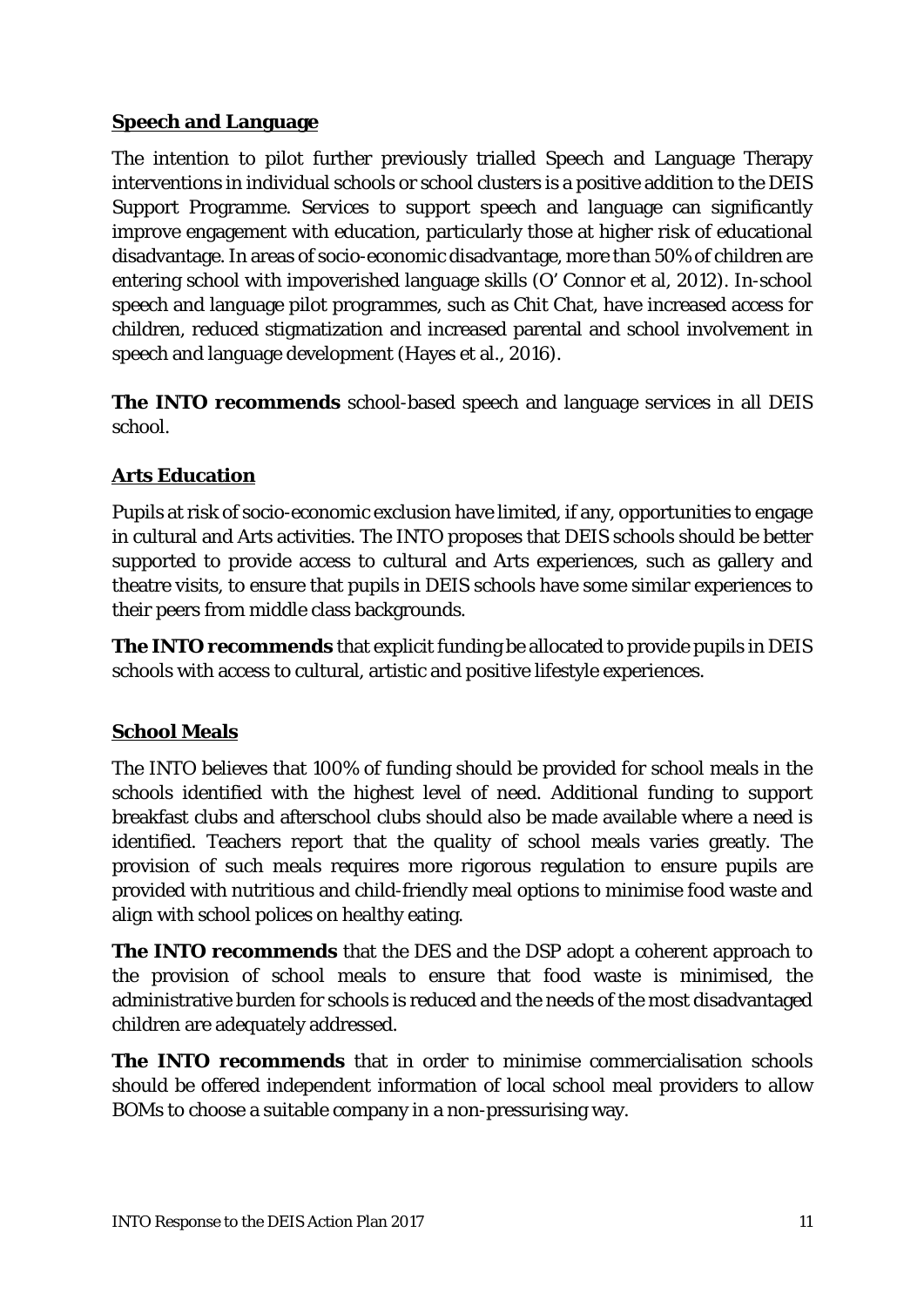#### **School Completion Programme**

The School Completion Programme provides invaluable support to children at risk of early school leaving. The INTO notes that the DES intends addressing the Governance challenges that were highlighted in the review of the School Completion Programme.

**The INTO recommends** that funding for the School Completion Programme should be restored to its pre-recession level.

## **Monitoring and Evaluation**

The INTO acknowledges the importance of monitoring and evaluating education initiatives, however, there are additional concerns about the reoccurring references to the input/output/outcome approach and the extreme focus on target setting. The INTO opposes any approach to education that reflects a managerial model that takes time and energy away from teaching and learning. The *DEIS Plan* is heavy on targets, specifically, in literacy and numeracy, with a notable absence of references to supports for the multiple intelligences and the Arts.

### **Conclusion**

The DEIS Action Plan 2017 promises a more fluid approach to the allocation of resources to tackle poverty and social exclusion in education, however, this must not be to the detriment of schools currently in DEIS. There are positive aspects of the plan including the inclusion of additional schools, the commitment to in-school speech and language therapy, the increased focus on wellbeing and the extension of local Area Based Childhood (ABC) programmes. However, there are very clear shortfalls in the new *DEIS Plan* including the missed opportunity to retain current PTR in the most disadvantaged schools, to further reduce the PTR, a lack of commitment to longer term funding and the notable lack of reference to therapeutic and emotional supports. The *DEIS Action Plan 2017* is strong on target setting but unclear on how the achievement of these targets will be supported. Finally, the most significant issue arising from the report is the lack of certainty regarding future supports for the most vulnerable children in education.